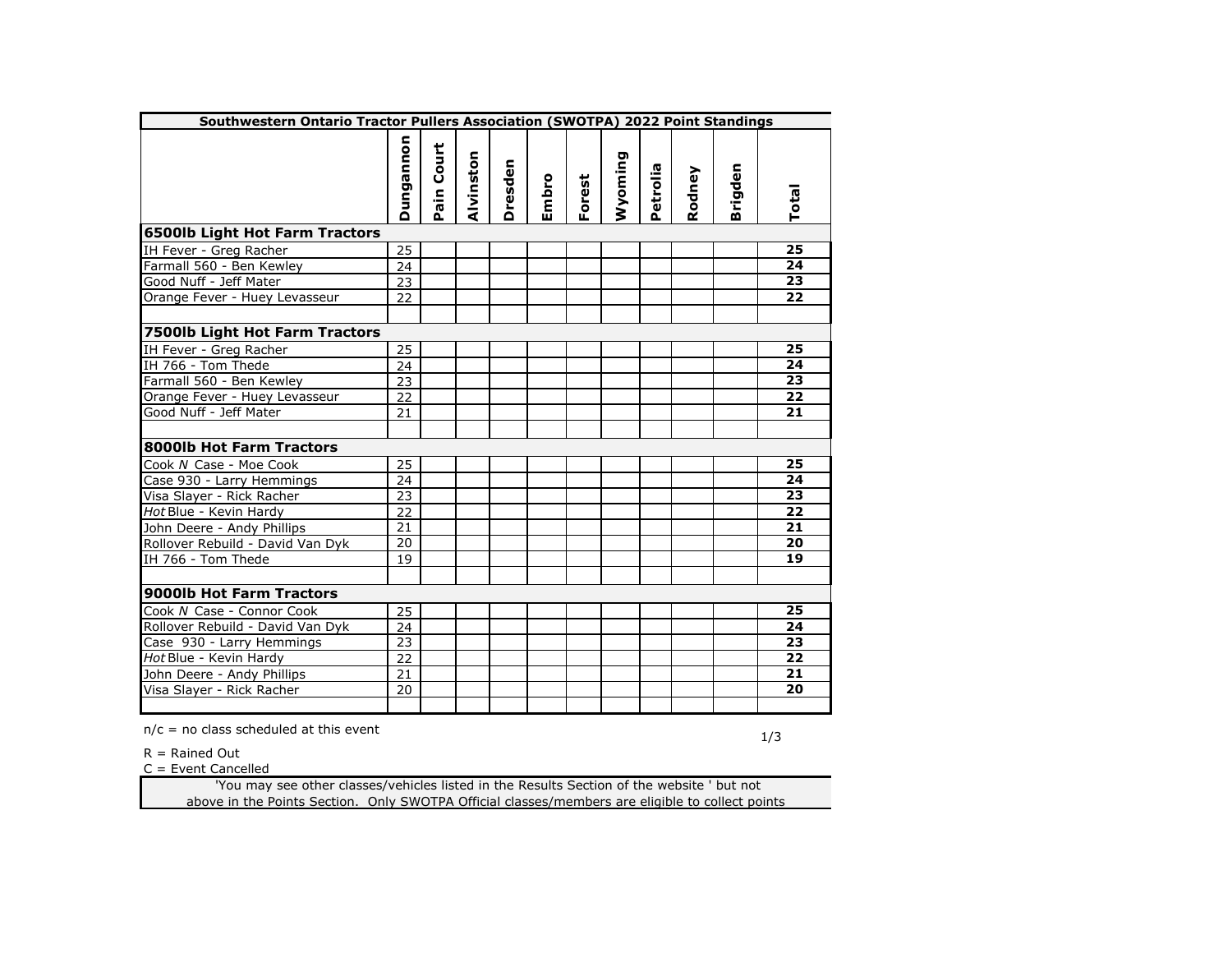| Southwestern Ontario Tractor Pullers Association (SWOTPA) 2022 Point Standings        |           |                              |           |                |       |        |         |          |        |         |              |
|---------------------------------------------------------------------------------------|-----------|------------------------------|-----------|----------------|-------|--------|---------|----------|--------|---------|--------------|
|                                                                                       | Dungannon | Court<br>ain<br>$\mathbf{a}$ | Alvinston | <b>Dresden</b> | Embro | Forest | Wyoming | Petrolia | Rodney | Brigden | Total        |
| <b>6500lb Light Limited Pro Stock Tractors</b>                                        |           |                              |           |                |       |        |         |          |        |         |              |
| Holy Cow - Doug Ruston                                                                | 25        |                              |           |                |       |        |         |          |        |         | 25           |
| Stray Voltage - Dakota Ruston                                                         | 24        |                              |           |                |       |        |         |          |        |         | 24           |
| Farmer's Fun - Shawn Rodger                                                           | 23        |                              |           |                |       |        |         |          |        |         | 23           |
|                                                                                       |           |                              |           |                |       |        |         |          |        |         |              |
| 7000lb Light Limited Pro Stock Tractors                                               |           |                              |           |                |       |        |         |          |        |         |              |
| Holy Cow - Doug Ruston (Jesse Pentland)                                               | 25        |                              |           |                |       |        |         |          |        |         | 25           |
| Farmer's Fun - Shawn Rodger                                                           | 24        |                              |           |                |       |        |         |          |        |         | 24           |
| Stray Voltage - Dakota Ruston                                                         | 23        |                              |           |                |       |        |         |          |        |         | 23           |
|                                                                                       |           |                              |           |                |       |        |         |          |        |         |              |
| 8000lb Limited Pro Stock Tractors                                                     |           |                              |           |                |       |        |         |          |        |         |              |
| Bacon Burner - John Hardy                                                             | 25        |                              |           |                |       |        |         |          |        |         | 25           |
| Green Reaper - Scott Rodger                                                           | 24        |                              |           |                |       |        |         |          |        |         | 24           |
| Code Red - Ron Tetreault (Connor Cook)                                                | 23        |                              |           |                |       |        |         |          |        |         | 23           |
|                                                                                       |           |                              |           |                |       |        |         |          |        |         |              |
| 9000lb Limited Pro Stock Tractors                                                     |           |                              |           |                |       |        |         |          |        |         |              |
| Green Reaper - Rob Rodger                                                             | 25        |                              |           |                |       |        |         |          |        |         | 25           |
| Bacon Burner - John Hardy                                                             | 24        |                              |           |                |       |        |         |          |        |         | 24           |
| Code Red - Ron Tetreault (Connor Cook)                                                | 23        |                              |           |                |       |        |         |          |        |         | 23           |
| $n/c = no$ class scheduled at this event<br>$R =$ Rained Out<br>$C =$ Eught Concelled |           |                              |           |                |       |        |         |          |        |         | $\sqrt{2/3}$ |

 $C =$  Event Cancelled

 'You may see other classes/vehicles listed in the Results Section of the website ' but not above in the Points Section. Only SWOTPA Official classes/members are eligible to collect points